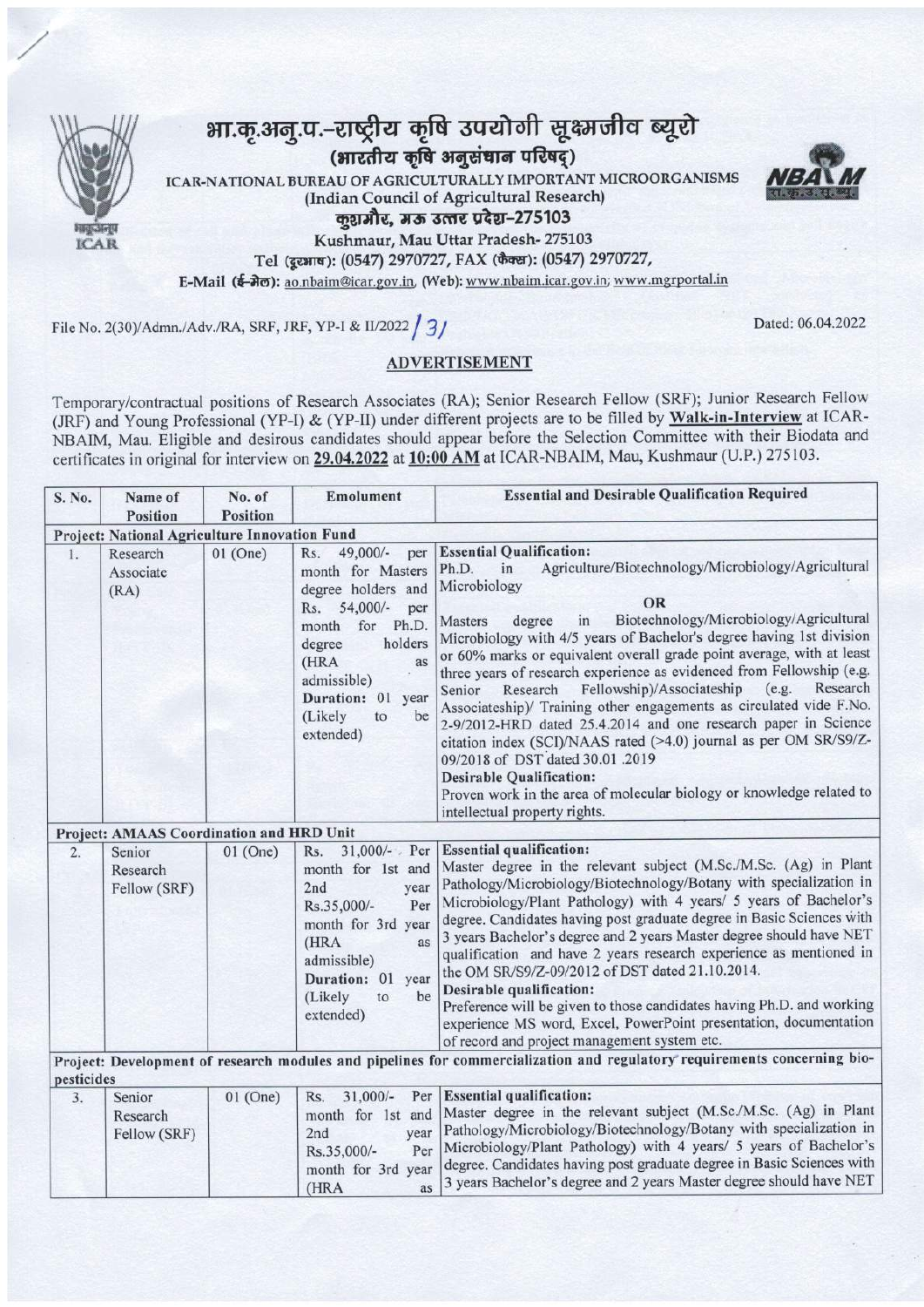|    |                                        |            | admissible)<br>Duration: 01<br>year<br>be<br>(Likely<br>to<br>extended)                                                                                                                   | qualification and have 2 years research experience as mentioned in<br>the OM SR/S9/Z-09/2012 of DST dated 21.10.2014.<br>Desirable qualification:<br>Preference will be given to those candidates who are having Ph.D. and<br>experience in biological control/ microbial based product development<br>and evaluation with inventerization in the form of biopesticides etc.                                                                                                                                                                                       |
|----|----------------------------------------|------------|-------------------------------------------------------------------------------------------------------------------------------------------------------------------------------------------|--------------------------------------------------------------------------------------------------------------------------------------------------------------------------------------------------------------------------------------------------------------------------------------------------------------------------------------------------------------------------------------------------------------------------------------------------------------------------------------------------------------------------------------------------------------------|
|    |                                        |            |                                                                                                                                                                                           | Project: Utilization of soil and plant microbial resources for enhancing the productivity of cropping systems and soil health                                                                                                                                                                                                                                                                                                                                                                                                                                      |
|    |                                        |            |                                                                                                                                                                                           | under jhum and terrace/valley agroecosystems of Eastern and North-Western Indian Himalayas                                                                                                                                                                                                                                                                                                                                                                                                                                                                         |
| 4. | Junior<br>Research<br>Fellow (JRF)     | $01$ (One) | Rs. 31,000/-<br>Per<br>month for 1st and<br>2nd<br>year<br>Rs.35,000/-<br>Per<br>month for 3rd year<br>(HRA<br>as<br>admissible)<br>Duration: 01 year<br>be<br>(Likely<br>to<br>extended) | <b>Essential Qualification:</b><br>Post graduate degree in Agriculture/Agricultural Microbiology/<br>conducted<br>Qualified NET<br>by<br>Microbiology/Biotechnology.<br>CSIR/UGC/ICAR/DBT/ICMR professorship) or GATE<br><b>Desirable Qualification:</b><br>Research experience in the field of Plant Microbe interaction.                                                                                                                                                                                                                                         |
|    |                                        |            |                                                                                                                                                                                           | Project: Cooperative or competitive colonization of AM fungi and Trichoderma for alleviation of biotic stress in maize                                                                                                                                                                                                                                                                                                                                                                                                                                             |
| 5. | Young<br>Professional-<br>$II (YP-II)$ | $01$ (One) | Rs. 35,000/-<br>month<br>Duration: 01 year<br>be<br>(Likely<br>to<br>extended)                                                                                                            | Per Essential qualification:<br>Master degree in the relevant subject (M.Sc./M.Sc.(Ag) in Plant<br>Pathology/Microbiology/Biotechnology/ Botany with specialization in<br>Microbiology/Plant Pathology).<br>Desirable qualification:<br>Working experience in handling of plant pathogens, mycorrhizal fungi<br>and plant pathological techniques                                                                                                                                                                                                                  |
|    | Project: HRD Unit                      |            |                                                                                                                                                                                           |                                                                                                                                                                                                                                                                                                                                                                                                                                                                                                                                                                    |
| 6. | Young<br>Professional-<br>$II (YP-II)$ | $01$ (One) | $35,000/-$<br>Per<br>Rs.<br>month<br>Duration: 01 year<br>(Likely<br>be<br>to<br>extended)                                                                                                | <b>Essential qualification:</b><br>Master degree in the relevant subject (M.Sc./M.Sc. (Ag) in Plant<br>Pathology/Microbiology/Biotechnology/ Botany with specialization in<br>Microbiology/Plant Pathology).<br>Desirable qualification:<br>Preference will be given to those candidates having working<br>experience MS word, Excel, PowerPoint presentation, documentation<br>of record and project management system etc.                                                                                                                                       |
|    | Project: PMI&RB Lab                    |            |                                                                                                                                                                                           |                                                                                                                                                                                                                                                                                                                                                                                                                                                                                                                                                                    |
| 7. | Young<br>Professional-<br>$II (YP-II)$ | $01$ (One) | $35,000/-$<br>Rs.<br>month<br>Duration: 01 year<br>be<br>(Likely<br>to<br>extended)                                                                                                       | Per Essential Qualification:<br>Microbiology/Microbiology/<br>Agricultural<br>in<br>degree<br>Master<br>Biotechnology /Biochemistry /Life Sciences.<br><b>Desirable Qualification:</b><br>Research experience in the field of Microbiology, Molecular biology<br>and work on endophytes.                                                                                                                                                                                                                                                                           |
|    | Project: Administration                |            |                                                                                                                                                                                           |                                                                                                                                                                                                                                                                                                                                                                                                                                                                                                                                                                    |
| 8. | Young<br>Professional-I<br>$(YP-I)$    | $01$ (One) | $25,000/-$<br>Per<br>Rs.<br>month<br>Duration: 01 year<br>be<br>(Likely<br>to<br>extended)                                                                                                | <b>Essential Qualification:</b><br>Graduation in any discipline<br><b>Desirable Qualification:</b><br>Diploma in Computer Application, proficiency in typing in English<br>and Hindi, sound knowledge of computer applications like MS-Word,<br>MS-Excel and MS-Powerpoint, etc., knowledge and experience on<br>MIS/FMS system, PFMS, E-office. Uploading of information in CPP<br>Portal and GeM (e-marketing). Hand on knowledge of GeM/CPP<br>Portal and other e-procurement, upload/initiate bids on GeM/CPP<br>portal, upload corrigendum whenever required. |
|    | <b>Project: ERP Management</b>         |            |                                                                                                                                                                                           |                                                                                                                                                                                                                                                                                                                                                                                                                                                                                                                                                                    |
| 9. | Young<br>Professional-I<br>$(YP-I)$    | $01$ (One) | Per<br>$25,000/-$<br>Rs.<br>month<br>Duration: 01<br>year<br>be<br>(Likely<br>to<br>extended)                                                                                             | <b>Essential Qualification:</b><br>Graduation in Agriculture/Science/Commerce/Diploma in computer<br>science/Information Technology/Computer Application with two years<br>experience.<br><b>Desirable Qualification:</b><br>Knowledge of database management system, Java, SQL server, and<br>good communication skill, knowledge of management Information                                                                                                                                                                                                       |